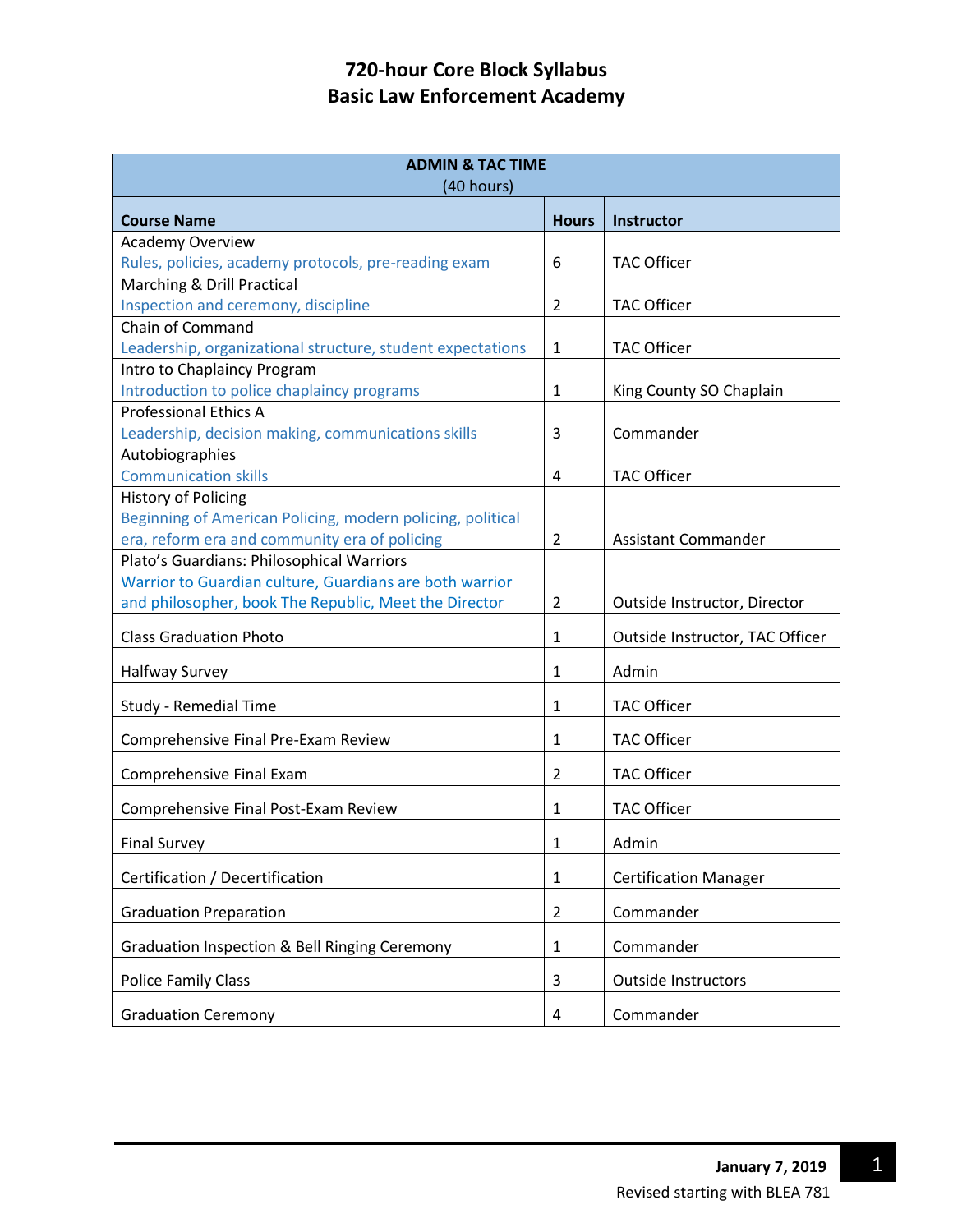| <b>BLUE COURAGE</b><br>(13 hours)                                    |               |                      |  |
|----------------------------------------------------------------------|---------------|----------------------|--|
| <b>Course Name</b>                                                   | <b>Hours</b>  | <b>Instructor</b>    |  |
| Foundations of Blue Courage                                          |               |                      |  |
| Definitions, path to mastery, pattern interruption, resources        | 2             | <b>Blue Courage</b>  |  |
| <b>Blue Courage Police Culture</b>                                   |               |                      |  |
| Self-discovery, types of culture, purposeful behavior                | 2             | <b>Blue Courage</b>  |  |
| <b>Blue Courage Nobility of Policing</b>                             |               |                      |  |
| History of policing, expectations, types of power, tools of policing | $\mathcal{P}$ | <b>Blue Courage</b>  |  |
| <b>Blue Courage Respect</b>                                          |               |                      |  |
| Process of awareness, road to respect, effective citizen contract    | 2             | <b>Blue Courage</b>  |  |
| Blue Courage Resilience & Hope                                       |               |                      |  |
| Dimensions of resilience, sources of stress, physiology              | 2             | <b>Blue Courage</b>  |  |
| <b>Blue Courage Positive Psychology</b>                              |               |                      |  |
| Happiness vs. well-being, mindfulness, 21-day challenge              | 1             | <b>Blue Courage</b>  |  |
| <b>Professional Ethics B</b>                                         |               | Commander            |  |
| Leadership, Blue Courage practical wisdom, immortal cop              |               | <b>KCSO Chaplain</b> |  |

| <b>CRIMINAL INVESTIGATIONS</b><br>(66 hours)       |                |                                |  |
|----------------------------------------------------|----------------|--------------------------------|--|
|                                                    |                |                                |  |
| <b>Course Name</b>                                 | <b>Hours</b>   | <b>Instructor</b>              |  |
| Intro to Criminal Investigations                   |                |                                |  |
| Crime scene response & management,                 |                |                                |  |
| equipment/kit for processing                       | 1              | <b>Criminal Investigations</b> |  |
| <b>Interviews</b>                                  |                |                                |  |
| Interview vs. interrogation, written statement     |                |                                |  |
| practical                                          | 4              | <b>Criminal Investigations</b> |  |
| <b>Statements</b>                                  |                |                                |  |
| Protocols for taking written statements, practical |                |                                |  |
| exercise                                           | $\overline{2}$ | <b>Criminal Investigations</b> |  |
| Report Writing 1-5                                 |                |                                |  |
| Basics of note taking & report writing,            |                |                                |  |
| admissibility in court                             | 4              | <b>Criminal Investigations</b> |  |
| <b>Report Writing 2-5</b>                          | $\overline{2}$ | <b>Criminal Investigations</b> |  |
| <b>Report Writing 3-5</b>                          | $\overline{2}$ | <b>Criminal Investigations</b> |  |
| <b>Report Writing 4-5</b>                          | 2              | <b>Criminal Investigations</b> |  |
| <b>Report Writing 5-5</b>                          | 2              | <b>Criminal Investigations</b> |  |
| <b>Identification Methods</b>                      |                |                                |  |
| Suspect identification procedures, photo           |                |                                |  |
| montages, field show-ups                           | 2              | <b>Criminal Investigations</b> |  |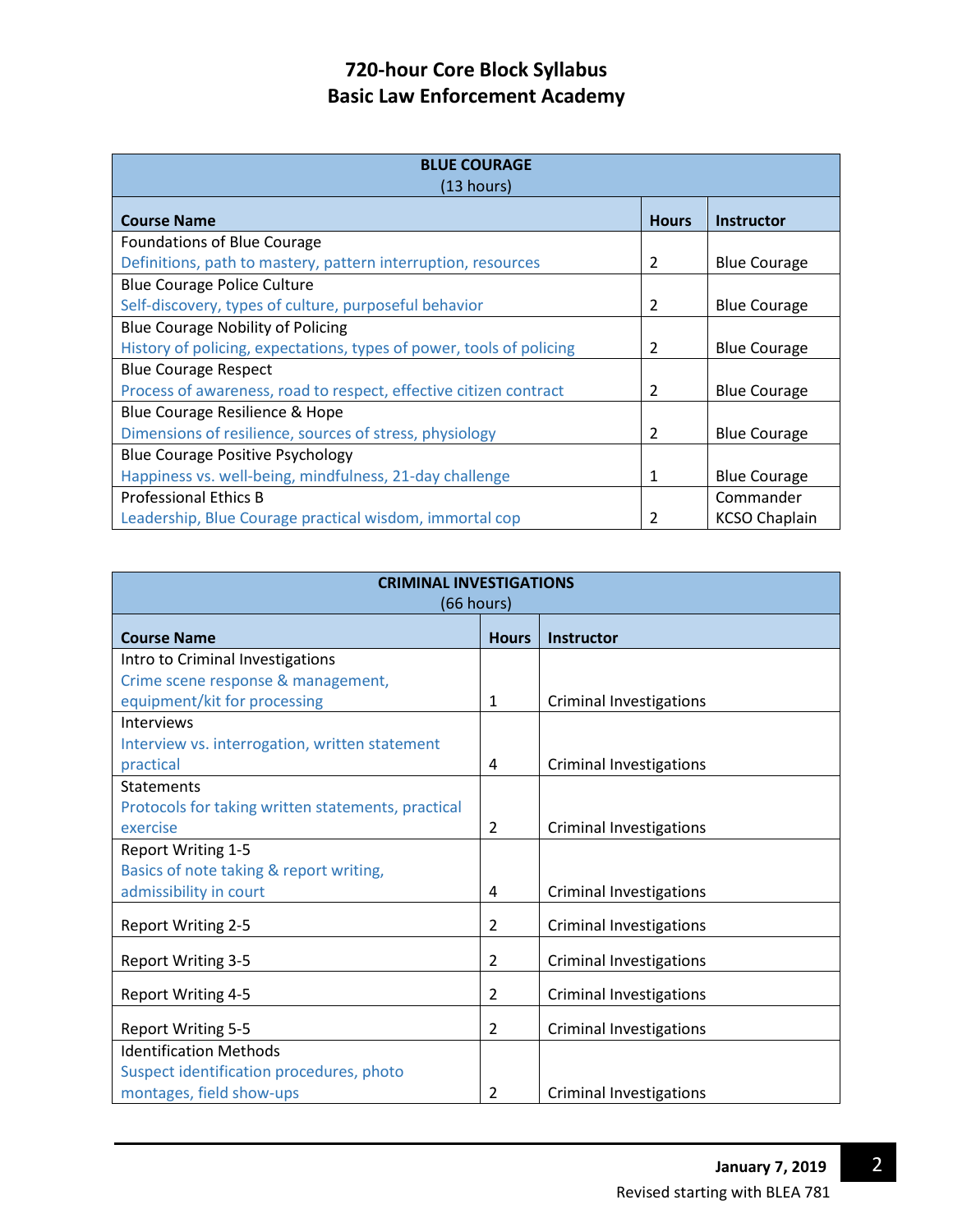| Crime scene photography, diagramming<br>techniques<br>3<br><b>Criminal Investigations</b><br><b>Search Warrants</b><br>Search warrant procedures, writing search<br><b>Criminal Investigations</b><br>warrants<br>4<br>Fingerprinting<br>Fingerprints explained, lifting & rolling techniques<br>$\overline{2}$<br>King County Latent Print Unit<br>Crime Scene Searches & Evidence<br>Crime scene search techniques<br>4<br><b>Criminal Investigations</b><br><b>Crime Scene Practical</b><br>Properly handling a crime scene from start to<br>finish<br><b>Criminal Investigations</b><br>4<br><b>Gambling Investigations</b><br><b>Gambling &amp; cheating RCWs</b><br>2<br><b>WA Gambling Commission</b><br>Patrol Investigations<br>Hands-on evidence collection and crime scene<br>processing<br><b>Criminal Investigations</b><br>4<br>Drug Abuse and Investigations<br>Drug recognition and testing, symptoms of use,<br><b>RCWs</b><br>5<br>Outside Instructor<br><b>Vulnerable Adults</b><br>RCWs abuse, neglect, exploitation, investigation<br>Seattle Police Department Detective<br><b>Attorney General's Office</b><br>of elder abuse<br>2<br><b>Child Abuse Investigations</b><br>Indicators of child abuse, evidence, child interview<br>Seattle PD Detective<br>4<br>Sex Crime Investigations<br>Sexual assault investigations, community<br>3<br>Seattle PD Detective<br>resources<br><b>Computer Crimes</b><br>Digital evidence, RCWs, investigation of computer<br>crime<br>1<br><b>Criminal Investigations</b><br>Death Investigations<br>Former Snohomish County Medical<br><b>Investigation of death scenes</b><br><b>Examiner's Officer</b><br>4<br>$\overline{2}$<br>Criminal Investigations Final Exam<br><b>Criminal Investigations</b><br>Criminal Investigations Final Post-Exam Review<br>$\mathbf{1}$<br><b>Criminal Investigations</b> | Crime Scene Photography |  |
|-------------------------------------------------------------------------------------------------------------------------------------------------------------------------------------------------------------------------------------------------------------------------------------------------------------------------------------------------------------------------------------------------------------------------------------------------------------------------------------------------------------------------------------------------------------------------------------------------------------------------------------------------------------------------------------------------------------------------------------------------------------------------------------------------------------------------------------------------------------------------------------------------------------------------------------------------------------------------------------------------------------------------------------------------------------------------------------------------------------------------------------------------------------------------------------------------------------------------------------------------------------------------------------------------------------------------------------------------------------------------------------------------------------------------------------------------------------------------------------------------------------------------------------------------------------------------------------------------------------------------------------------------------------------------------------------------------------------------------------------------------------------------------------------------------------------------------------------------------------------------|-------------------------|--|
|                                                                                                                                                                                                                                                                                                                                                                                                                                                                                                                                                                                                                                                                                                                                                                                                                                                                                                                                                                                                                                                                                                                                                                                                                                                                                                                                                                                                                                                                                                                                                                                                                                                                                                                                                                                                                                                                         |                         |  |
|                                                                                                                                                                                                                                                                                                                                                                                                                                                                                                                                                                                                                                                                                                                                                                                                                                                                                                                                                                                                                                                                                                                                                                                                                                                                                                                                                                                                                                                                                                                                                                                                                                                                                                                                                                                                                                                                         |                         |  |
|                                                                                                                                                                                                                                                                                                                                                                                                                                                                                                                                                                                                                                                                                                                                                                                                                                                                                                                                                                                                                                                                                                                                                                                                                                                                                                                                                                                                                                                                                                                                                                                                                                                                                                                                                                                                                                                                         |                         |  |
|                                                                                                                                                                                                                                                                                                                                                                                                                                                                                                                                                                                                                                                                                                                                                                                                                                                                                                                                                                                                                                                                                                                                                                                                                                                                                                                                                                                                                                                                                                                                                                                                                                                                                                                                                                                                                                                                         |                         |  |
|                                                                                                                                                                                                                                                                                                                                                                                                                                                                                                                                                                                                                                                                                                                                                                                                                                                                                                                                                                                                                                                                                                                                                                                                                                                                                                                                                                                                                                                                                                                                                                                                                                                                                                                                                                                                                                                                         |                         |  |
|                                                                                                                                                                                                                                                                                                                                                                                                                                                                                                                                                                                                                                                                                                                                                                                                                                                                                                                                                                                                                                                                                                                                                                                                                                                                                                                                                                                                                                                                                                                                                                                                                                                                                                                                                                                                                                                                         |                         |  |
|                                                                                                                                                                                                                                                                                                                                                                                                                                                                                                                                                                                                                                                                                                                                                                                                                                                                                                                                                                                                                                                                                                                                                                                                                                                                                                                                                                                                                                                                                                                                                                                                                                                                                                                                                                                                                                                                         |                         |  |
|                                                                                                                                                                                                                                                                                                                                                                                                                                                                                                                                                                                                                                                                                                                                                                                                                                                                                                                                                                                                                                                                                                                                                                                                                                                                                                                                                                                                                                                                                                                                                                                                                                                                                                                                                                                                                                                                         |                         |  |
|                                                                                                                                                                                                                                                                                                                                                                                                                                                                                                                                                                                                                                                                                                                                                                                                                                                                                                                                                                                                                                                                                                                                                                                                                                                                                                                                                                                                                                                                                                                                                                                                                                                                                                                                                                                                                                                                         |                         |  |
|                                                                                                                                                                                                                                                                                                                                                                                                                                                                                                                                                                                                                                                                                                                                                                                                                                                                                                                                                                                                                                                                                                                                                                                                                                                                                                                                                                                                                                                                                                                                                                                                                                                                                                                                                                                                                                                                         |                         |  |
|                                                                                                                                                                                                                                                                                                                                                                                                                                                                                                                                                                                                                                                                                                                                                                                                                                                                                                                                                                                                                                                                                                                                                                                                                                                                                                                                                                                                                                                                                                                                                                                                                                                                                                                                                                                                                                                                         |                         |  |
|                                                                                                                                                                                                                                                                                                                                                                                                                                                                                                                                                                                                                                                                                                                                                                                                                                                                                                                                                                                                                                                                                                                                                                                                                                                                                                                                                                                                                                                                                                                                                                                                                                                                                                                                                                                                                                                                         |                         |  |
|                                                                                                                                                                                                                                                                                                                                                                                                                                                                                                                                                                                                                                                                                                                                                                                                                                                                                                                                                                                                                                                                                                                                                                                                                                                                                                                                                                                                                                                                                                                                                                                                                                                                                                                                                                                                                                                                         |                         |  |
|                                                                                                                                                                                                                                                                                                                                                                                                                                                                                                                                                                                                                                                                                                                                                                                                                                                                                                                                                                                                                                                                                                                                                                                                                                                                                                                                                                                                                                                                                                                                                                                                                                                                                                                                                                                                                                                                         |                         |  |
|                                                                                                                                                                                                                                                                                                                                                                                                                                                                                                                                                                                                                                                                                                                                                                                                                                                                                                                                                                                                                                                                                                                                                                                                                                                                                                                                                                                                                                                                                                                                                                                                                                                                                                                                                                                                                                                                         |                         |  |
|                                                                                                                                                                                                                                                                                                                                                                                                                                                                                                                                                                                                                                                                                                                                                                                                                                                                                                                                                                                                                                                                                                                                                                                                                                                                                                                                                                                                                                                                                                                                                                                                                                                                                                                                                                                                                                                                         |                         |  |
|                                                                                                                                                                                                                                                                                                                                                                                                                                                                                                                                                                                                                                                                                                                                                                                                                                                                                                                                                                                                                                                                                                                                                                                                                                                                                                                                                                                                                                                                                                                                                                                                                                                                                                                                                                                                                                                                         |                         |  |
|                                                                                                                                                                                                                                                                                                                                                                                                                                                                                                                                                                                                                                                                                                                                                                                                                                                                                                                                                                                                                                                                                                                                                                                                                                                                                                                                                                                                                                                                                                                                                                                                                                                                                                                                                                                                                                                                         |                         |  |
|                                                                                                                                                                                                                                                                                                                                                                                                                                                                                                                                                                                                                                                                                                                                                                                                                                                                                                                                                                                                                                                                                                                                                                                                                                                                                                                                                                                                                                                                                                                                                                                                                                                                                                                                                                                                                                                                         |                         |  |
|                                                                                                                                                                                                                                                                                                                                                                                                                                                                                                                                                                                                                                                                                                                                                                                                                                                                                                                                                                                                                                                                                                                                                                                                                                                                                                                                                                                                                                                                                                                                                                                                                                                                                                                                                                                                                                                                         |                         |  |
|                                                                                                                                                                                                                                                                                                                                                                                                                                                                                                                                                                                                                                                                                                                                                                                                                                                                                                                                                                                                                                                                                                                                                                                                                                                                                                                                                                                                                                                                                                                                                                                                                                                                                                                                                                                                                                                                         |                         |  |
|                                                                                                                                                                                                                                                                                                                                                                                                                                                                                                                                                                                                                                                                                                                                                                                                                                                                                                                                                                                                                                                                                                                                                                                                                                                                                                                                                                                                                                                                                                                                                                                                                                                                                                                                                                                                                                                                         |                         |  |
|                                                                                                                                                                                                                                                                                                                                                                                                                                                                                                                                                                                                                                                                                                                                                                                                                                                                                                                                                                                                                                                                                                                                                                                                                                                                                                                                                                                                                                                                                                                                                                                                                                                                                                                                                                                                                                                                         |                         |  |
|                                                                                                                                                                                                                                                                                                                                                                                                                                                                                                                                                                                                                                                                                                                                                                                                                                                                                                                                                                                                                                                                                                                                                                                                                                                                                                                                                                                                                                                                                                                                                                                                                                                                                                                                                                                                                                                                         |                         |  |
|                                                                                                                                                                                                                                                                                                                                                                                                                                                                                                                                                                                                                                                                                                                                                                                                                                                                                                                                                                                                                                                                                                                                                                                                                                                                                                                                                                                                                                                                                                                                                                                                                                                                                                                                                                                                                                                                         |                         |  |
|                                                                                                                                                                                                                                                                                                                                                                                                                                                                                                                                                                                                                                                                                                                                                                                                                                                                                                                                                                                                                                                                                                                                                                                                                                                                                                                                                                                                                                                                                                                                                                                                                                                                                                                                                                                                                                                                         |                         |  |
|                                                                                                                                                                                                                                                                                                                                                                                                                                                                                                                                                                                                                                                                                                                                                                                                                                                                                                                                                                                                                                                                                                                                                                                                                                                                                                                                                                                                                                                                                                                                                                                                                                                                                                                                                                                                                                                                         |                         |  |
|                                                                                                                                                                                                                                                                                                                                                                                                                                                                                                                                                                                                                                                                                                                                                                                                                                                                                                                                                                                                                                                                                                                                                                                                                                                                                                                                                                                                                                                                                                                                                                                                                                                                                                                                                                                                                                                                         |                         |  |
|                                                                                                                                                                                                                                                                                                                                                                                                                                                                                                                                                                                                                                                                                                                                                                                                                                                                                                                                                                                                                                                                                                                                                                                                                                                                                                                                                                                                                                                                                                                                                                                                                                                                                                                                                                                                                                                                         |                         |  |
|                                                                                                                                                                                                                                                                                                                                                                                                                                                                                                                                                                                                                                                                                                                                                                                                                                                                                                                                                                                                                                                                                                                                                                                                                                                                                                                                                                                                                                                                                                                                                                                                                                                                                                                                                                                                                                                                         |                         |  |
|                                                                                                                                                                                                                                                                                                                                                                                                                                                                                                                                                                                                                                                                                                                                                                                                                                                                                                                                                                                                                                                                                                                                                                                                                                                                                                                                                                                                                                                                                                                                                                                                                                                                                                                                                                                                                                                                         |                         |  |
|                                                                                                                                                                                                                                                                                                                                                                                                                                                                                                                                                                                                                                                                                                                                                                                                                                                                                                                                                                                                                                                                                                                                                                                                                                                                                                                                                                                                                                                                                                                                                                                                                                                                                                                                                                                                                                                                         |                         |  |
|                                                                                                                                                                                                                                                                                                                                                                                                                                                                                                                                                                                                                                                                                                                                                                                                                                                                                                                                                                                                                                                                                                                                                                                                                                                                                                                                                                                                                                                                                                                                                                                                                                                                                                                                                                                                                                                                         |                         |  |
|                                                                                                                                                                                                                                                                                                                                                                                                                                                                                                                                                                                                                                                                                                                                                                                                                                                                                                                                                                                                                                                                                                                                                                                                                                                                                                                                                                                                                                                                                                                                                                                                                                                                                                                                                                                                                                                                         |                         |  |
|                                                                                                                                                                                                                                                                                                                                                                                                                                                                                                                                                                                                                                                                                                                                                                                                                                                                                                                                                                                                                                                                                                                                                                                                                                                                                                                                                                                                                                                                                                                                                                                                                                                                                                                                                                                                                                                                         |                         |  |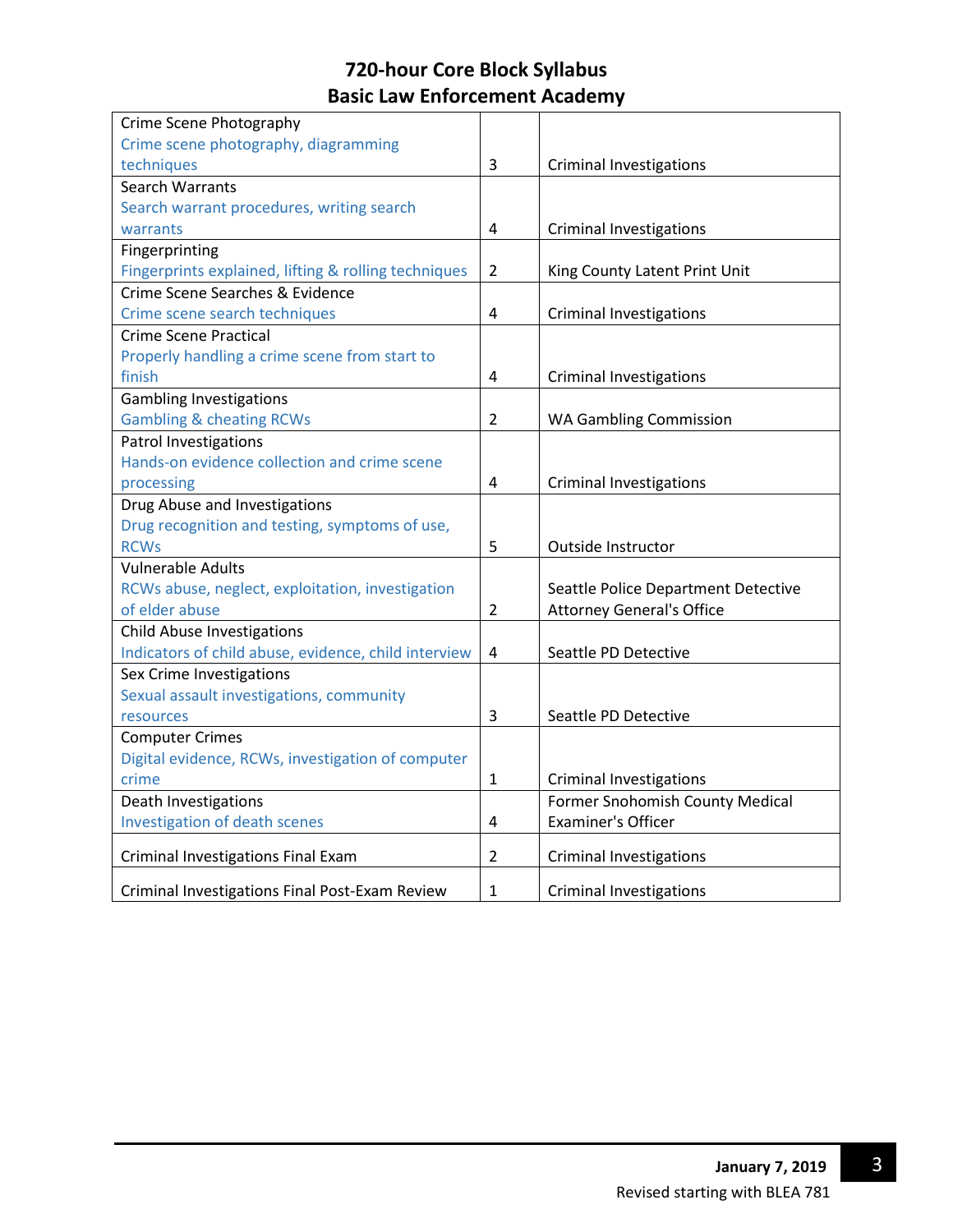| <b>CRIMINAL LAW</b><br>(57 hours)                                             |                |                     |  |
|-------------------------------------------------------------------------------|----------------|---------------------|--|
| <b>Course Name</b>                                                            | <b>Hours</b>   | <b>Instructor</b>   |  |
| <b>Criminal Law Fundamentals</b>                                              |                |                     |  |
| Crime elements, mental states, Corpus Delicti, jurisdiction, defenses,        |                |                     |  |
| use of force, reasonable, necessary, Misdemeanor Presence Rule                | 8              | <b>Criminal Law</b> |  |
| <b>Noise Complaints</b>                                                       |                |                     |  |
| Noise calls, party calls, fight calls, local ordinances vs. state laws        | $\mathbf{1}$   | <b>Criminal Law</b> |  |
| <b>Complicity and Anticipatory Offenses</b>                                   |                |                     |  |
| Liability of children, complicity, criminal attempt, criminal solicitation,   |                |                     |  |
| criminal conspiracy                                                           | 2              | <b>Criminal Law</b> |  |
| Burglary, Trespass & Vehicle Prowl                                            |                |                     |  |
| <b>Discussion of relevant RCWs</b>                                            | $\overline{2}$ | <b>Criminal Law</b> |  |
| Firearms & Dangerous Weapons                                                  |                |                     |  |
| Discussion of relevant RCWs, demonstration                                    | 4              | Criminal Law        |  |
| Assault & Harassment                                                          |                |                     |  |
| <b>Discussion of relevant RCWs</b>                                            | 4              | Criminal Law        |  |
| <b>Property Crimes</b>                                                        |                |                     |  |
| RCWs: burglary, trespass, vehicle prowl, theft, malicious mischief            | 3              | <b>Criminal Law</b> |  |
| Criminal Law Mid-Term Exam                                                    | $\overline{2}$ | <b>Criminal Law</b> |  |
| Criminal Law Mid-Term Post-Exam Review                                        | 1              | Criminal Law        |  |
| <b>Domestic Violence</b>                                                      |                |                     |  |
| DV law, legislative intent, family/household relationship, primary aggressor, |                |                     |  |
| mandatory arrest, human trafficking, stalking, report writing                 | 8              | <b>Criminal Law</b> |  |
| Serving Court Orders and Civil Stand-bys                                      |                |                     |  |
| Order types, sole responsibility, order service, civil stand bys              | 2              | <b>Criminal Law</b> |  |
| Domestic Violence Written Exam                                                | 2              | <b>Criminal Law</b> |  |
| Domestic Violence Post-Exam Review                                            | 1              | <b>Criminal Law</b> |  |
| Fraud and Forgery                                                             |                |                     |  |
| RCWs: theft, ID theft, criminal impersonation, forgery                        | 2              | Criminal Law        |  |
| Homicide & Felony Murder Rule                                                 |                |                     |  |
| <b>Discussion of relevant RCWs</b>                                            | $\overline{2}$ | <b>Criminal Law</b> |  |
| Robbery & Kidnapping                                                          |                |                     |  |
| <b>Discussion of relevant RCWs</b>                                            | 4              | Criminal Law        |  |
| Crimes Against Children                                                       |                |                     |  |
| <b>Discussion of relevant RCWs</b>                                            | 3              | Criminal Law        |  |
| Sex Offenses                                                                  |                |                     |  |
| <b>Discussion of relevant RCWs</b>                                            | 3              | Criminal Law        |  |
| <b>Criminal Law Final Exam</b>                                                | 2              | Criminal Law        |  |
| Criminal Law Final Post-Exam Review                                           | 1              | Criminal Law        |  |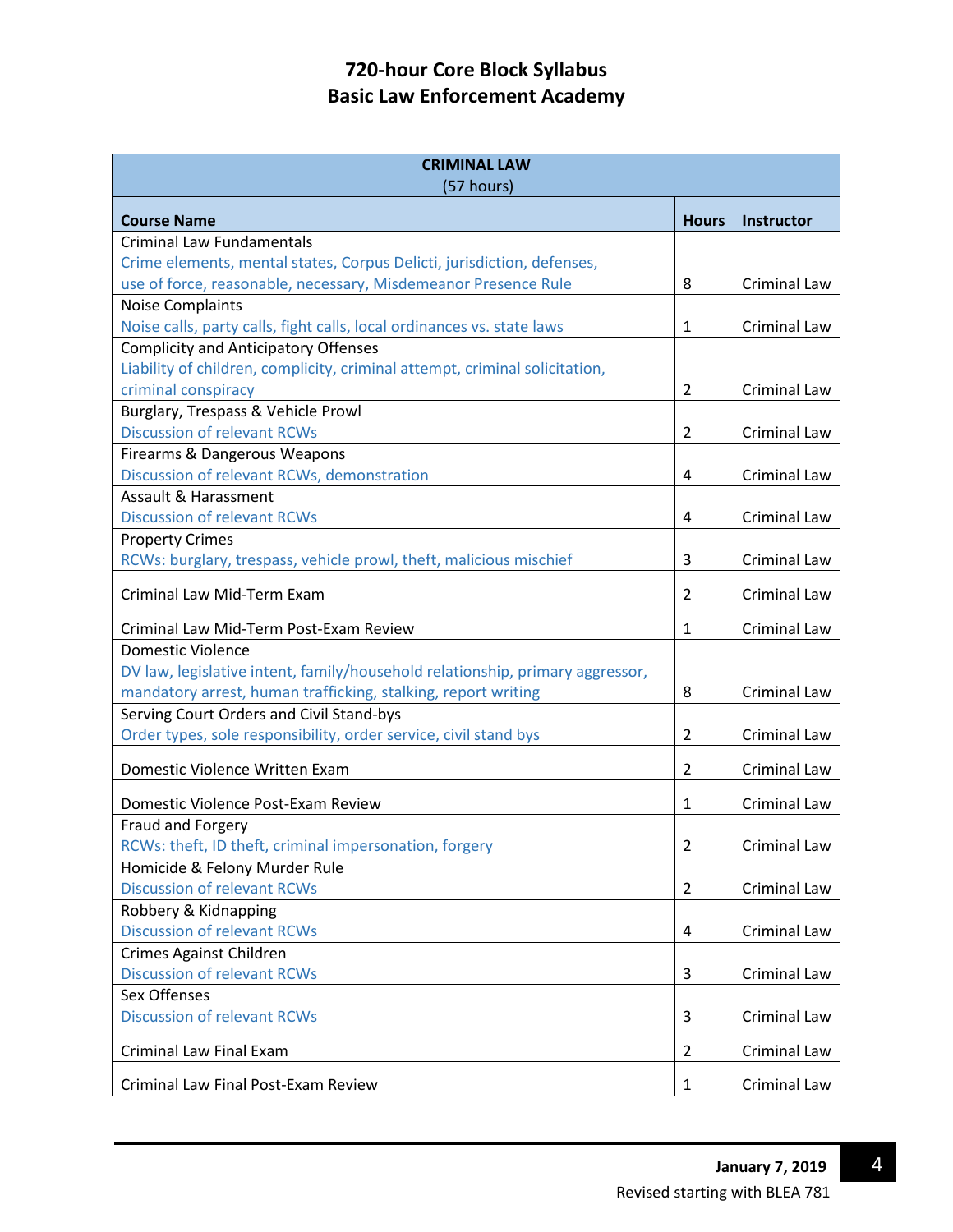| <b>CRIMINAL PROCEDURES</b>                                                |                |                            |  |
|---------------------------------------------------------------------------|----------------|----------------------------|--|
| (47 hours)                                                                |                |                            |  |
| <b>Course Name</b>                                                        | <b>Hours</b>   | <b>Instructor</b>          |  |
| <b>Introduction to Criminal Procedures</b>                                |                |                            |  |
| Court rules & basic procedures, types of contacts, US & State             |                |                            |  |
| constitution                                                              | $\overline{2}$ | <b>Criminal Procedures</b> |  |
| Police Liability and Case Law Assignments                                 |                |                            |  |
| Rights of citizens, rules for law enforcement actions                     | $\overline{2}$ | <b>Criminal Procedures</b> |  |
| <b>Field Contacts</b>                                                     |                |                            |  |
| Reasonable suspicion, probable cause, legal detentions & seizures         | 4              | <b>Criminal Procedures</b> |  |
| Case Law Presentations (1 hour each)                                      |                |                            |  |
| Search & seizure rules, communications skills, public speaking            | 7              | <b>Criminal Procedures</b> |  |
| <b>Understanding Perceptions &amp; Bias</b>                               |                |                            |  |
| Implicit bias & its role in every interaction, cultural intelligence      | 4              | <b>Criminal Procedures</b> |  |
| <b>Procedures of Arrest</b>                                               |                |                            |  |
| Arrest, legal authority, levels of proof, warrants, exigent circumstances | 4              | <b>Criminal Procedures</b> |  |
| Criminal Procedures Mid-Term Exam                                         | $\overline{2}$ | <b>Criminal Procedures</b> |  |
| Criminal Procedures Mid-Term Post Exam Review                             | 1              | <b>Criminal Procedures</b> |  |
| Knock & Announce and Exigent Circumstances                                |                |                            |  |
| Legal authority to enter protected areas                                  | 3              | <b>Criminal Procedures</b> |  |
| Frisking & Searching                                                      |                |                            |  |
| Frisk & search, plain feel doctrine, suspect transport                    | 4              | <b>Criminal Procedures</b> |  |
| <b>Consent Searches</b>                                                   |                |                            |  |
| Rules of entry, consent, plain & open view                                | $\mathbf{1}$   | <b>Criminal Procedures</b> |  |
| Miranda                                                                   |                |                            |  |
| Miranda warning triggers, WA CCR 3.1, advisement procedures               | 3              | <b>Criminal Procedures</b> |  |
| Vehicle Searches and Impounds                                             |                |                            |  |
| Plain & open view, scope of search, K9, impound, control of occupants     | $\overline{2}$ | <b>Criminal Procedures</b> |  |
| Courtroom Testimony and Rules of Evidence                                 |                |                            |  |
| Testimony preparation, roles of court participants, types of evidence,    |                |                            |  |
| privileged communications, hearsay, fruit of the poisonous tree           | $\overline{2}$ | Outside Instructor         |  |
| Civil Rights and Color of Law Matters                                     |                |                            |  |
| Jurisdiction, misconduct investigations, complaint process                | 2              | <b>FBI Special Agent</b>   |  |
| <b>Criminal Procedures Final Exam</b>                                     | 2              | <b>Criminal Procedures</b> |  |
| <b>Criminal Procedures Final Post-Exam Review</b>                         | 1              | <b>Criminal Procedures</b> |  |
| <b>Criminal Procedures Refresher</b>                                      |                |                            |  |
| Review of case law and procedures prior to testing                        | $\mathbf{1}$   | <b>Criminal Procedures</b> |  |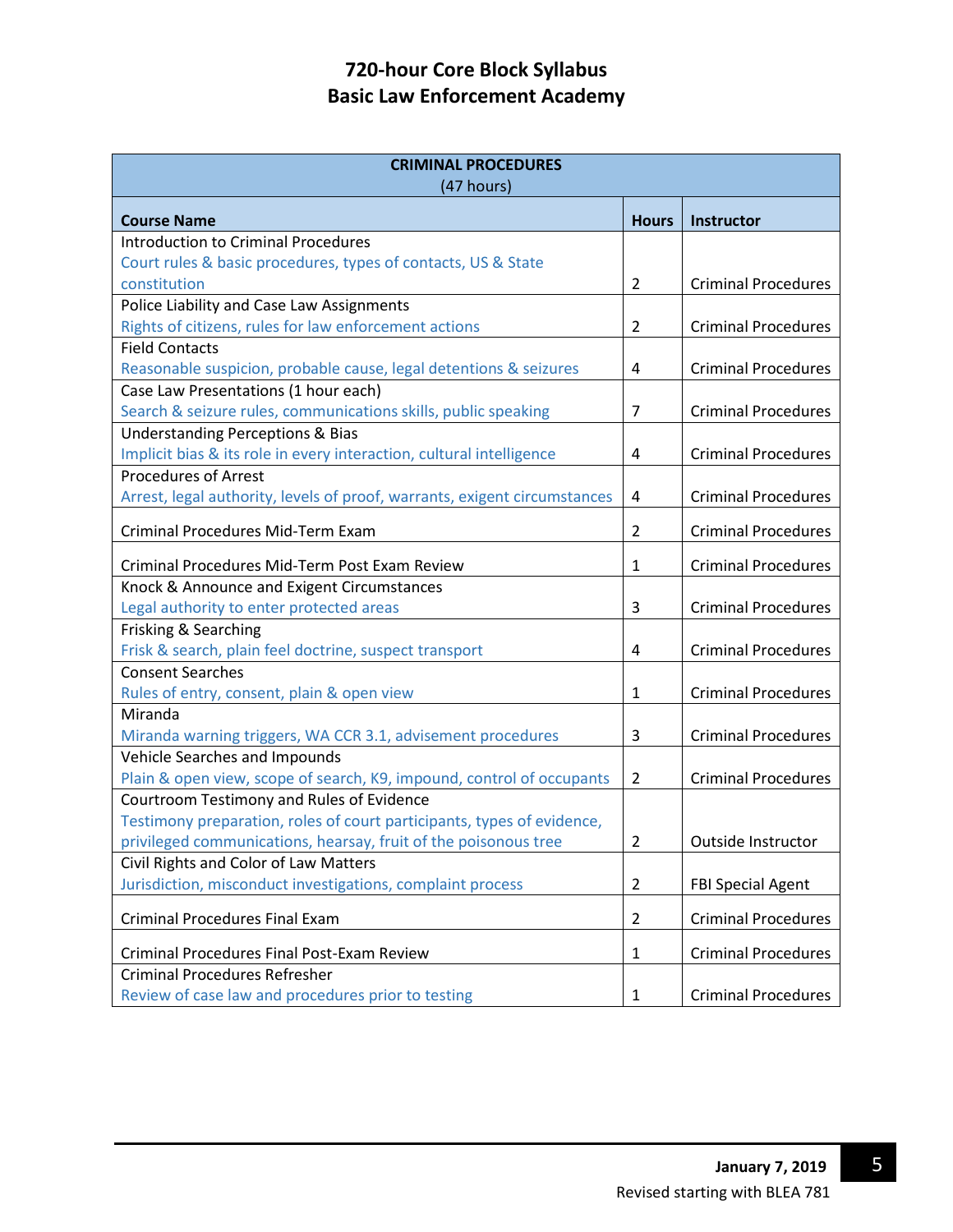| <b>CRISIS</b><br>(25 hours)                                          |                |                    |
|----------------------------------------------------------------------|----------------|--------------------|
| <b>Course Name</b>                                                   | <b>Hours</b>   | <b>Instructor</b>  |
| <b>Critical Thinking</b>                                             |                |                    |
| Crime prevention, critical thinking, problem solving                 | 1              | Crisis             |
| Emotional Intelligence & Learning Journals                           |                |                    |
| Communication skills, emotional intelligence, reflective journaling  | 2              | Crisis             |
| <b>Wellness Development 1-2</b>                                      |                |                    |
| Sources and effects of stress, stress management                     | 2              | Crisis             |
| People in Crisis                                                     |                |                    |
| Communication skills, de-escalation techniques, crisis situations    | 3              | Crisis             |
| <b>Tactical Communication</b>                                        |                |                    |
| De-escalation techniques, communication skills                       | 2              | Crisis             |
| <b>Crisis Management</b>                                             |                |                    |
| Tactics, scene management, communication skills, police response     |                |                    |
| model                                                                | $\overline{2}$ | Crisis             |
| Patrol De-escalation                                                 |                |                    |
| Emotional intelligence, de-escalation, communications skills, self-  |                |                    |
| control                                                              | 2              | Crisis             |
| Introduction to CIT                                                  |                |                    |
| Identification of mental health behaviors, Involuntary Treatment Act | 4              | Outside Instructor |
| CIT Intervention                                                     |                |                    |
| Intervention strategies, de-escalation skills, suicide               | 4              | Crisis             |
| <b>Crisis Final Exam</b>                                             | $\mathcal{P}$  | Crisis             |
| Crisis Final Post-Exam Review                                        | 1              | Crisis             |

| <b>DEFENSIVE AND CONTROL TACTICS</b><br>(130 hours) |                |                          |  |
|-----------------------------------------------------|----------------|--------------------------|--|
| <b>Course Name</b>                                  | <b>Hours</b>   | <b>Instructor</b>        |  |
| Intro to Defensive Tactics                          | 2              | <b>Defensive Tactics</b> |  |
| <b>Fundamental Movement Drills 1-2</b>              | $\overline{2}$ | <b>Defensive Tactics</b> |  |
| Use of Force 1-3                                    | 2              | <b>Defensive Tactics</b> |  |
| <b>Fundamental Movement Drills 2-2</b>              | 2              | <b>Defensive Tactics</b> |  |
| Defensive Tactics 1-10                              | 2              | <b>Defensive Tactics</b> |  |
| Defensive Tactics 2-10                              | 2              | <b>Defensive Tactics</b> |  |
| Defensive Tactics 3-10                              | 2              | <b>Defensive Tactics</b> |  |
| Use of Force 2-3                                    | 2              | <b>Defensive Tactics</b> |  |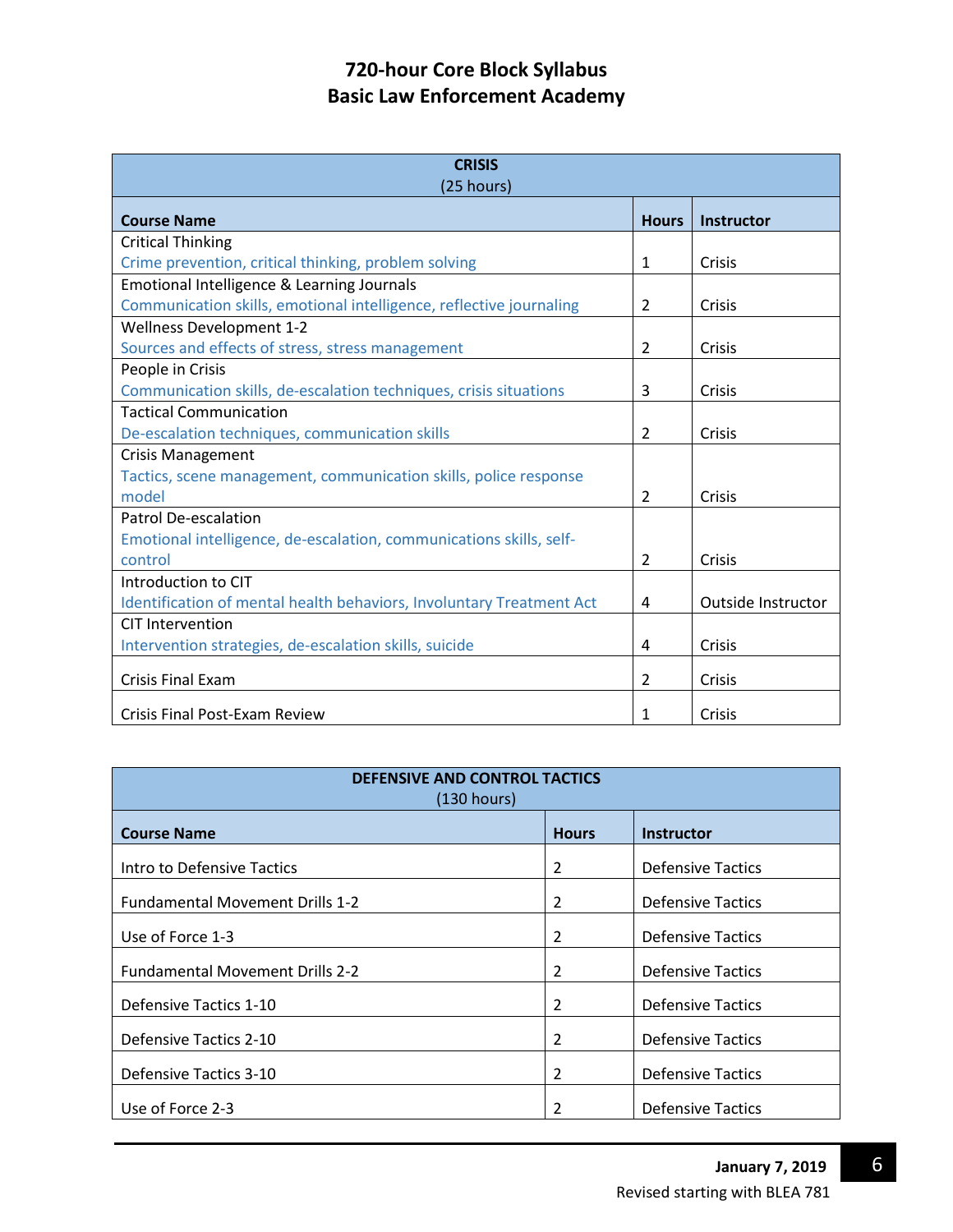| Baton 1-5                          | 2              | <b>Defensive Tactics</b> |
|------------------------------------|----------------|--------------------------|
| Use of Force 3-3                   | $\overline{2}$ | <b>Defensive Tactics</b> |
| Defensive Tactics 4-10             | $\overline{2}$ | <b>Defensive Tactics</b> |
| <b>Control Tactics 1-12</b>        | 2              | <b>Defensive Tactics</b> |
| Handcuffing 1-4 Prone              | $\overline{2}$ | <b>Defensive Tactics</b> |
| Defensive Tactics 5-10             | $\overline{2}$ | <b>Defensive Tactics</b> |
| <b>Control Tactics 2-12</b>        | 2              | <b>Defensive Tactics</b> |
| Defensive Tactics 6-10             | $\overline{2}$ | <b>Defensive Tactics</b> |
| Frisk                              | $\overline{2}$ | <b>Defensive Tactics</b> |
| Baton 2-5                          | 2              | <b>Defensive Tactics</b> |
| Handgun retention 1-2              | $\overline{2}$ | <b>Defensive Tactics</b> |
| Handcuffing 2-4 Combative          | $\overline{2}$ | <b>Defensive Tactics</b> |
| <b>Control Tactics 3-12</b>        | $\overline{2}$ | <b>Defensive Tactics</b> |
| <b>Ground Control Tactics</b>      | 2              | <b>Defensive Tactics</b> |
| <b>Defensive Tactics 7-10</b>      | $\overline{2}$ | <b>Defensive Tactics</b> |
| Open Skills Practice 1-9           | $\overline{2}$ | <b>Defensive Tactics</b> |
| <b>Ground Survival Tactics 1-3</b> | 2              | <b>Defensive Tactics</b> |
| <b>Control Tactics 4-12</b>        | $\overline{2}$ | <b>Defensive Tactics</b> |
| Defensive Tactics 8-10             | $\overline{2}$ | <b>Defensive Tactics</b> |
| <b>Control Tactics 5-12</b>        | 2              | <b>Defensive Tactics</b> |
| Baton 3-5                          | $\overline{2}$ | <b>Defensive Tactics</b> |
| DT Review                          | $\mathbf{1}$   | <b>Defensive Tactics</b> |
| Defensive Tactics 9-10             | $\overline{2}$ | <b>Defensive Tactics</b> |
| Handcuffing 3-4 Coercive           | $\overline{2}$ | <b>Defensive Tactics</b> |
| Defensive Tactics 10-10            | $\overline{2}$ | <b>Defensive Tactics</b> |
| <b>Control Tactics 6-12</b>        | $\overline{2}$ | <b>Defensive Tactics</b> |
| <b>Ground Survival Tactics 2-3</b> | $\overline{2}$ | <b>Defensive Tactics</b> |
| <b>Control Tactics 7-12</b>        | $\overline{2}$ | <b>Defensive Tactics</b> |
| <b>Ground Survival Tactics 3-3</b> | $\overline{2}$ | <b>Defensive Tactics</b> |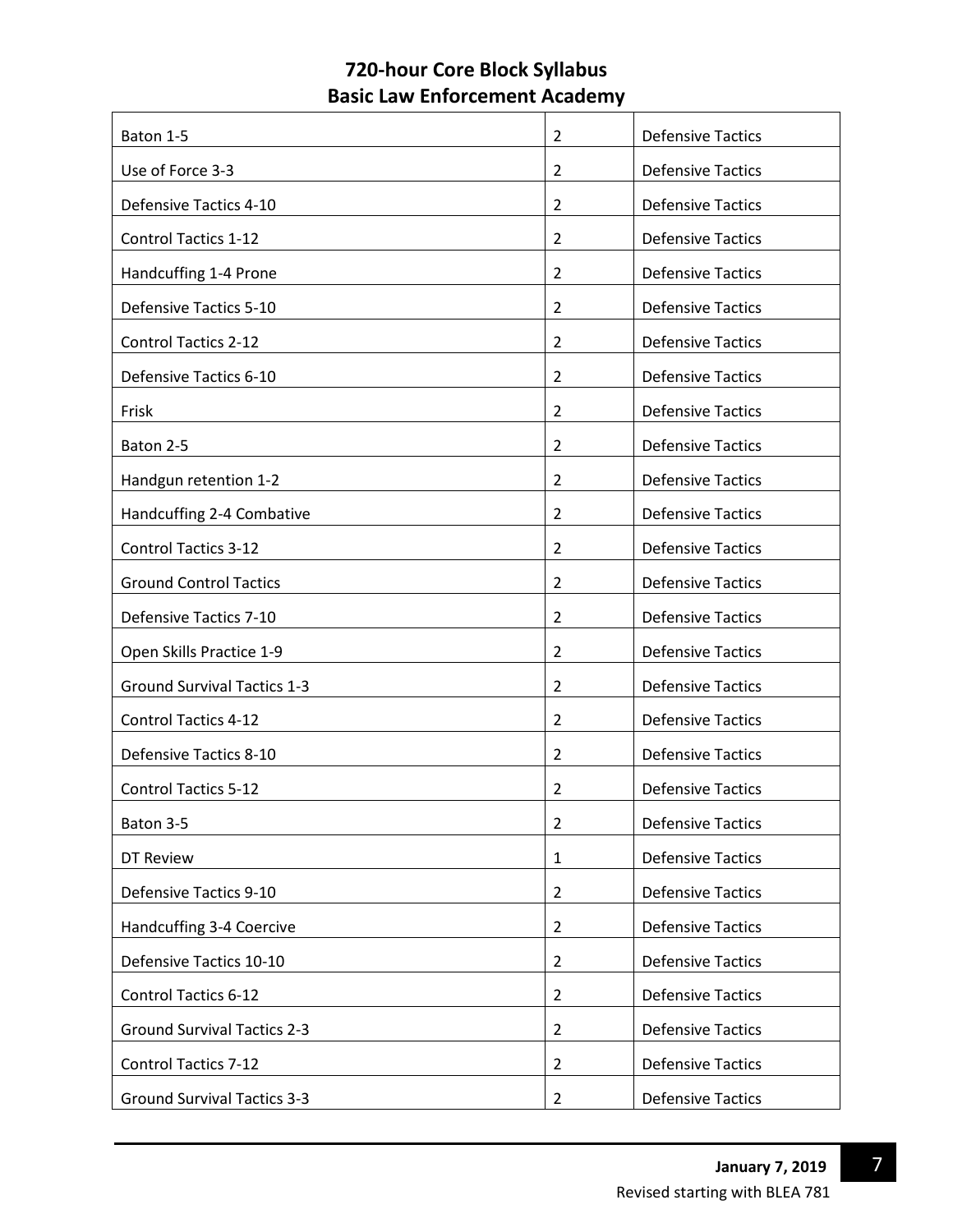| <b>Control Tactics 8-12</b>       | 2              | <b>Defensive Tactics</b> |
|-----------------------------------|----------------|--------------------------|
| Search                            | $\overline{2}$ | <b>Defensive Tactics</b> |
| Open Skills Practice 2-9          | $\overline{2}$ | <b>Defensive Tactics</b> |
| <b>Control Tactics 9-12</b>       | $\overline{2}$ | <b>Defensive Tactics</b> |
| Handgun Retention 2-2             | 2              | <b>Defensive Tactics</b> |
| Control Tactics 10-12             | $\overline{2}$ | <b>Defensive Tactics</b> |
| Open Skills Practice 3-9          | 2              | <b>Defensive Tactics</b> |
| Baton 4-5                         | 2              | <b>Defensive Tactics</b> |
| DT Mid-Term Exam                  | 2              | <b>Defensive Tactics</b> |
| Open Skills Practice 4-9          | 2              | <b>Defensive Tactics</b> |
| <b>Control Tactics 11-12</b>      | 2              | <b>Defensive Tactics</b> |
| Handcuffing 4-4                   | 2              | <b>Defensive Tactics</b> |
| <b>Control Tactics 12-12</b>      | $\overline{2}$ | <b>Defensive Tactics</b> |
| Open Skills Practice 5-9          | 2              | <b>Defensive Tactics</b> |
| <b>Excited Delirium</b>           | $\overline{2}$ | <b>Defensive Tactics</b> |
| Open Skills Practice 6-9          | $\overline{2}$ | <b>Defensive Tactics</b> |
| OC Lecture                        | 2              | <b>Defensive Tactics</b> |
| <b>OC Practical</b>               | 4              | <b>Defensive Tactics</b> |
| Open Skills Practice 7-9          | $\overline{2}$ | <b>Defensive Tactics</b> |
| Baton 5-5                         | 2              | <b>Defensive Tactics</b> |
| Open Skills Practice 8-9          | $\overline{2}$ | <b>Defensive Tactics</b> |
| <b>Closed Skills Final Test</b>   | 4              | <b>Defensive Tactics</b> |
| Open Skills Practice 9-9          | $\overline{2}$ | <b>Defensive Tactics</b> |
| <b>Closed Skills Final Retest</b> | $\mathbf{1}$   | <b>Defensive Tactics</b> |
| DT Final Exam                     | $\overline{2}$ | <b>Defensive Tactics</b> |
| Open Skills Final Test            | 4              | <b>Defensive Tactics</b> |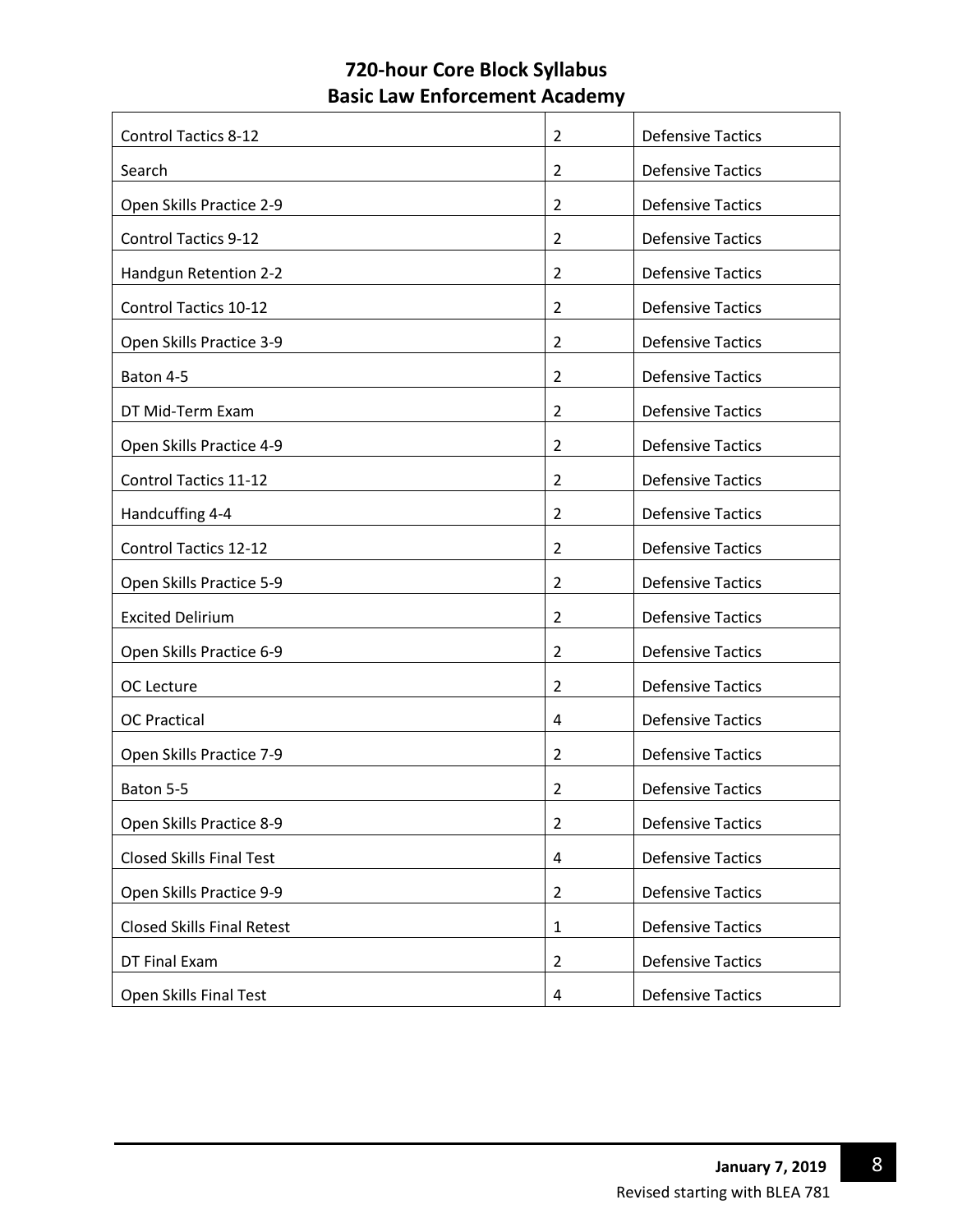| <b>FIREARMS</b><br>(88 hours)        |                         |                   |  |
|--------------------------------------|-------------------------|-------------------|--|
| <b>Course Name</b>                   | <b>Hours</b>            | <b>Instructor</b> |  |
| FA Unit 1-17 Orientation             | $\overline{4}$          | Firearms          |  |
| FA Unit 2a-17 Fundamentals           | 4                       | Firearms          |  |
| FA Unit 2b-17 Fundamentals           | $\overline{a}$          | Firearms          |  |
| <b>FA Unit 3-17</b>                  | 4                       | Firearms          |  |
| <b>FA Unit 4-17</b>                  | 4                       | Firearms          |  |
| <b>FA Unit 5-17</b>                  | $\overline{4}$          | Firearms          |  |
| <b>FA Unit 6-17</b>                  | 4                       | Firearms          |  |
| <b>FA Unit 7-17</b>                  | 4                       | Firearms          |  |
| <b>FA Unit 8-17</b>                  | $\overline{4}$          | Firearms          |  |
| <b>FA Unit 9-17</b>                  | 4                       | Firearms          |  |
| FA Unit 10-17                        | $\overline{a}$          | Firearms          |  |
| FA Unit 11-17                        | 4                       | Firearms          |  |
| FA Unit 12-17 Mid-Term Test          | 4                       | Firearms          |  |
| FA Unit 13a-17                       | 4                       | Firearms          |  |
| FA Unit 13b-17                       | 4                       | Firearms          |  |
| FA Unit 14a-17                       | $\overline{a}$          | Firearms          |  |
| FA Unit 14b-17                       | 4                       | Firearms          |  |
| FA Unit 15a-17 Simunitions           | 4                       | Firearms          |  |
| FA Unit 15b-17 Simunitions           | $\overline{a}$          | Firearms          |  |
| FA Unit 16a-17 Simunitions           | $\pmb{4}$               | Firearms          |  |
| FA Unit 16b-17 Simunitions           | $\overline{\mathbf{4}}$ | Firearms          |  |
| FA Unit 17-17 Simunitions Final Test | 4                       | Firearms          |  |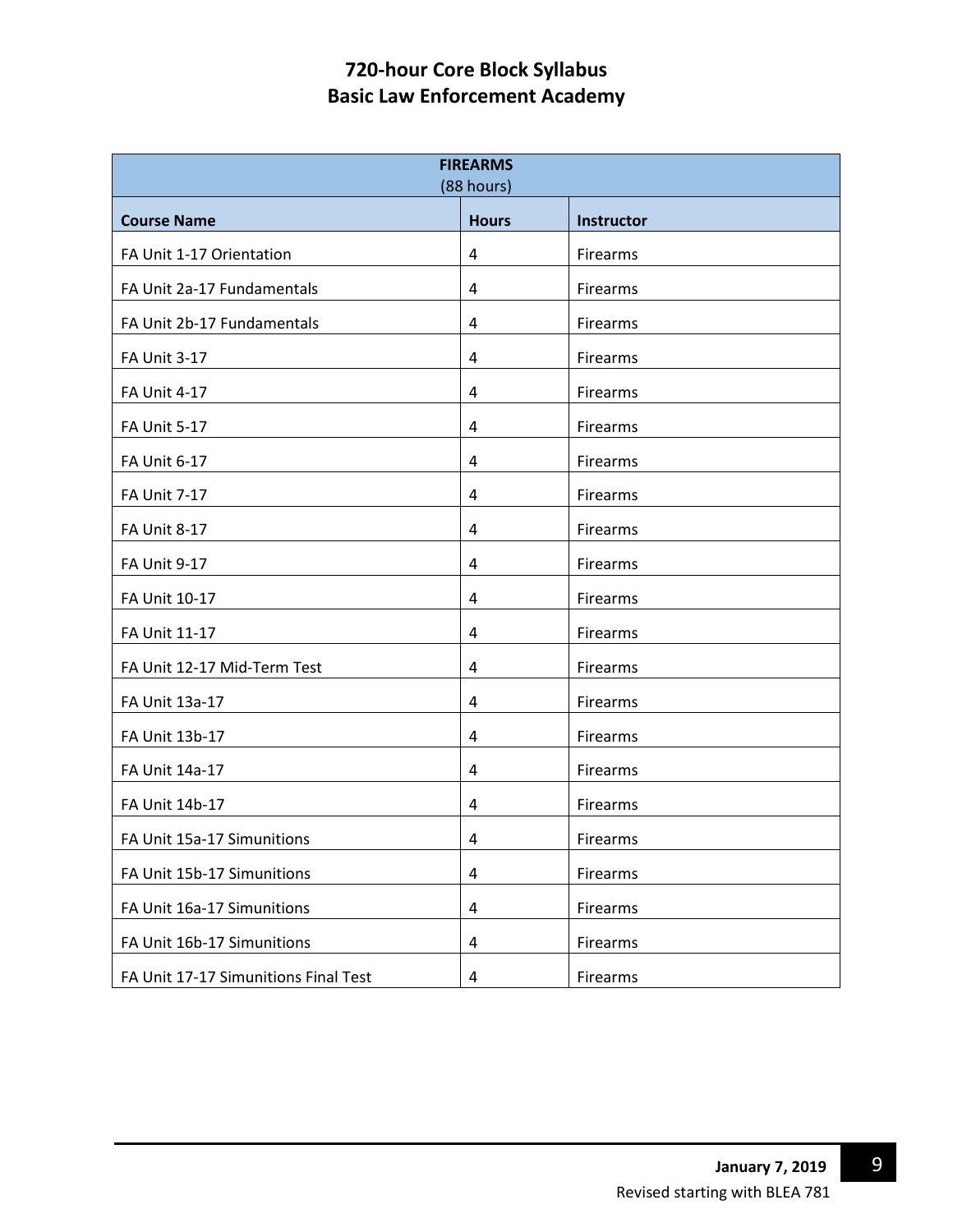| <b>MOCKS</b><br>(72 hours)                |              |                            |  |
|-------------------------------------------|--------------|----------------------------|--|
| <b>Course Name</b>                        | <b>Hours</b> | Instructor                 |  |
| Traffic Stop 1-3                          |              |                            |  |
| Mock scene exercises                      | 4            | <b>Traffic</b>             |  |
| Crisis 1-2                                |              |                            |  |
| Mock scene exercises                      | 4            | Crisis                     |  |
| <b>Building Search 1-2</b>                |              |                            |  |
| Mock scene exercises                      | 4            | <b>Patrol Procedures</b>   |  |
| Field Interview 1-2                       |              |                            |  |
| Mock scene exercises                      | 4            | <b>Criminal Procedures</b> |  |
| High Risk Vehicle Stop 1-1                |              |                            |  |
| Mock scene exercises                      | 4            | <b>Patrol Procedures</b>   |  |
| Traffic Stop 2-3                          |              |                            |  |
| Mock scene exercises                      | 4            | <b>Traffic</b>             |  |
| Crisis 2-2                                |              |                            |  |
| Mock scene exercises with written reports | 4            | Crisis                     |  |
| <b>Building Search 2-2</b>                |              |                            |  |
| Mock scene exercises                      | 4            | <b>Patrol Procedures</b>   |  |
| Field Interview 2-2                       |              |                            |  |
| Mock scene exercises                      | 4            | <b>Criminal Procedures</b> |  |
| Traffic Stop 3-3                          |              |                            |  |
| Mock scene exercises                      | 4            | <b>Traffic</b>             |  |
| Patrol Beat Mocks 1-3                     |              |                            |  |
| Practical call response scenarios         | 8            | <b>TAC Staff</b>           |  |
| Patrol Beat Mocks 2-3                     |              |                            |  |
| Practical call response scenarios         | 8            | <b>TAC Staff</b>           |  |
| Patrol Beat Mocks 3-3                     |              |                            |  |
| Practical call response scenarios         | 8            | <b>TAC Staff</b>           |  |
| Night Mocks: Final Testing Scenes 1-2     | 4            | <b>TAC Staff</b>           |  |
| Night Mocks: Final Testing Scenes 2-2     | 4            | <b>TAC Staff</b>           |  |

| <b>CERTIFICATIONS</b><br>$(11$ hours)                           |              |                                |  |
|-----------------------------------------------------------------|--------------|--------------------------------|--|
| <b>Course Name</b>                                              | <b>Hours</b> | <b>Instructor</b>              |  |
| Security Awareness Training - Online                            |              |                                |  |
| Pre-requisite training to be completed for ACCESS certification | 1            | <b>Washington State Patrol</b> |  |
| <b>ACCESS</b>                                                   |              |                                |  |
| Use of the computer records system                              | 4            | <b>Washington State Patrol</b> |  |
| First Aid / CPR                                                 |              |                                |  |
| Certification in first aid/CPR/AED                              | 6            | Outside Instructor             |  |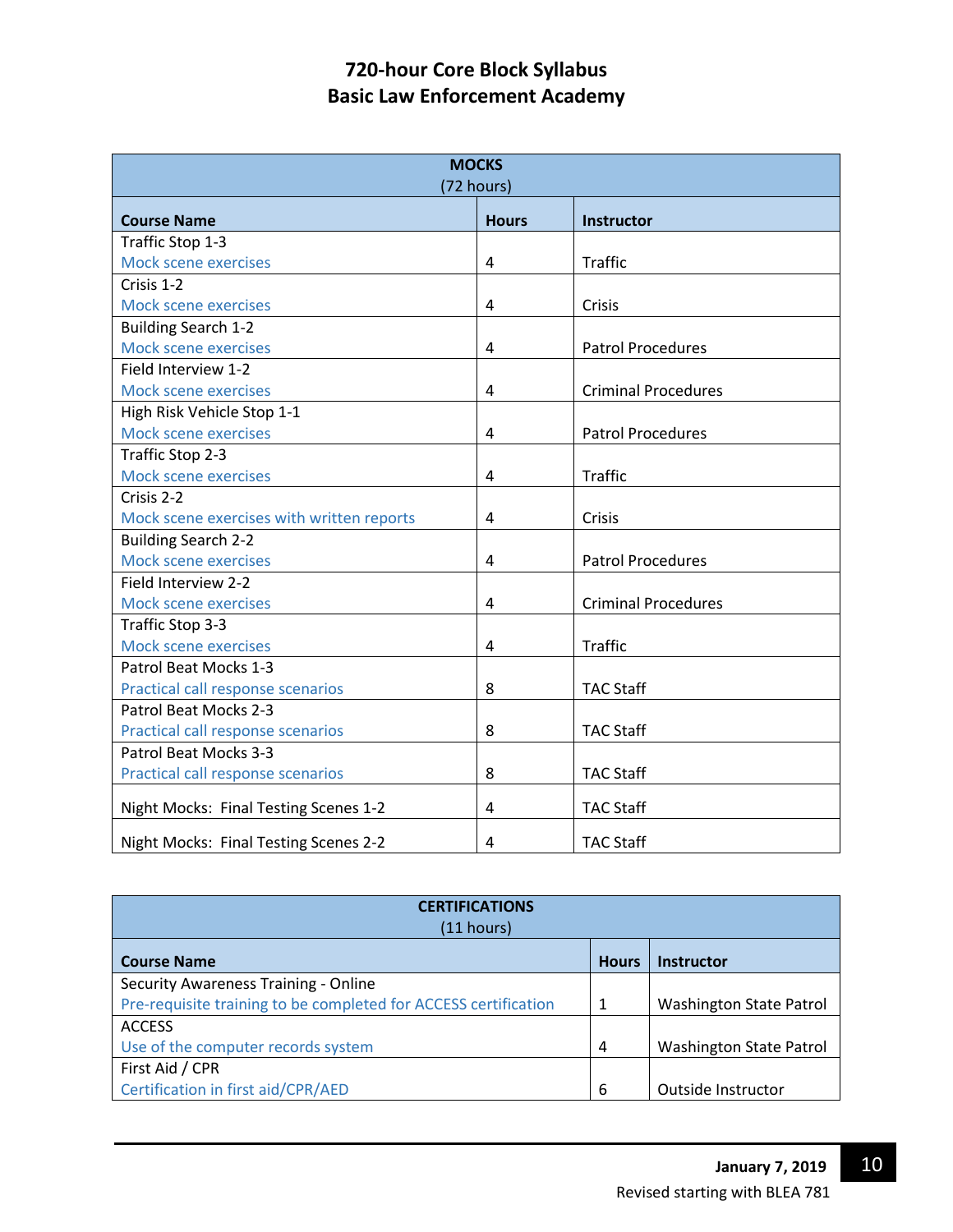| <b>PATROL PROCEDURES</b><br>(65 hours)                         |                |                          |  |
|----------------------------------------------------------------|----------------|--------------------------|--|
| <b>Course Name</b>                                             | <b>Hours</b>   | <b>Instructor</b>        |  |
| Intro to Patrol Procedures 1-2                                 |                |                          |  |
| Call types and response, officer safety concepts, tactics and  |                |                          |  |
| techniques                                                     | $\overline{2}$ | <b>Patrol Procedures</b> |  |
| Intro to Patrol Procedures 2-2                                 |                |                          |  |
| Call initiation, OODA loop, contact and cover principles       | 2              | <b>Patrol Procedures</b> |  |
| Cop Mindset                                                    |                |                          |  |
| Confidence, verbal and non-verbal communication skills, assign |                |                          |  |
| narrative drives                                               | $\overline{2}$ | <b>Patrol Procedures</b> |  |
| Patrol Scene 1-4                                               |                |                          |  |
| <b>Mock scene exercises</b>                                    | $\overline{2}$ | <b>Patrol Procedures</b> |  |
| <b>Patrol Concepts</b>                                         |                |                          |  |
| Pre-attack indicators, contact/cover, frisk factors            | $\overline{2}$ | <b>Patrol Procedures</b> |  |
| <b>Verbal Skills</b>                                           |                |                          |  |
| Verbal loop disruptions, ruse techniques, non-verbal cues      | 2              | <b>Patrol Procedures</b> |  |
| <b>Radio Procedures</b>                                        |                |                          |  |
| Standards of police radio use                                  | $\overline{2}$ | <b>Patrol Procedures</b> |  |
| <b>Business Checks</b>                                         |                |                          |  |
| On-view activity, proactive patrol, bar checks & fight calls   | $\overline{2}$ | <b>Patrol Procedures</b> |  |
| Patrol Scene 2-4                                               |                |                          |  |
| <b>Mock scene exercises</b>                                    | 2              | <b>Patrol Procedures</b> |  |
| High Risk Vehicle Stops (classroom, demo)                      |                |                          |  |
| Tactics, preparation, procedures, demo                         | $\overline{2}$ | <b>Patrol Procedures</b> |  |
| High Risk Vehicle Stop Practical                               |                |                          |  |
| Vehicle positioning, tactics<br>Patrol Scene 3-4               | 3              | <b>Patrol Procedures</b> |  |
| Mock scene exercises                                           | $\overline{2}$ | <b>Patrol Procedures</b> |  |
| Patrol Scene 4-4                                               |                |                          |  |
| <b>Mock scene exercises</b>                                    | $\overline{2}$ | <b>Patrol Procedures</b> |  |
| <b>Building Search (classroom)</b>                             |                |                          |  |
| Search tactics, officer safety, radio procedures               | $\overline{2}$ | <b>Patrol Procedures</b> |  |
| <b>Building Search (demo)</b>                                  |                |                          |  |
| Building search demo and practical application                 | $\overline{2}$ | <b>Patrol Procedures</b> |  |
| <b>Gang Awareness</b>                                          |                |                          |  |
| Gang behaviors, recognition, investigation of gang-related     |                |                          |  |
| incidents                                                      | 3              | King County SO Detective |  |
| <b>AMBER Alert</b>                                             |                |                          |  |
| Purpose and use of the AMBER Alert system                      | $\mathbf{1}$   | Outside Instructor       |  |
| <b>Active Shooter</b>                                          |                |                          |  |
| Active shooter response, static vs. dynamic situations, team   |                |                          |  |
| movement                                                       | 4              | <b>Patrol Procedures</b> |  |
|                                                                |                |                          |  |
| Patrol Procedures Final Exam                                   | $\overline{2}$ | <b>Patrol Procedures</b> |  |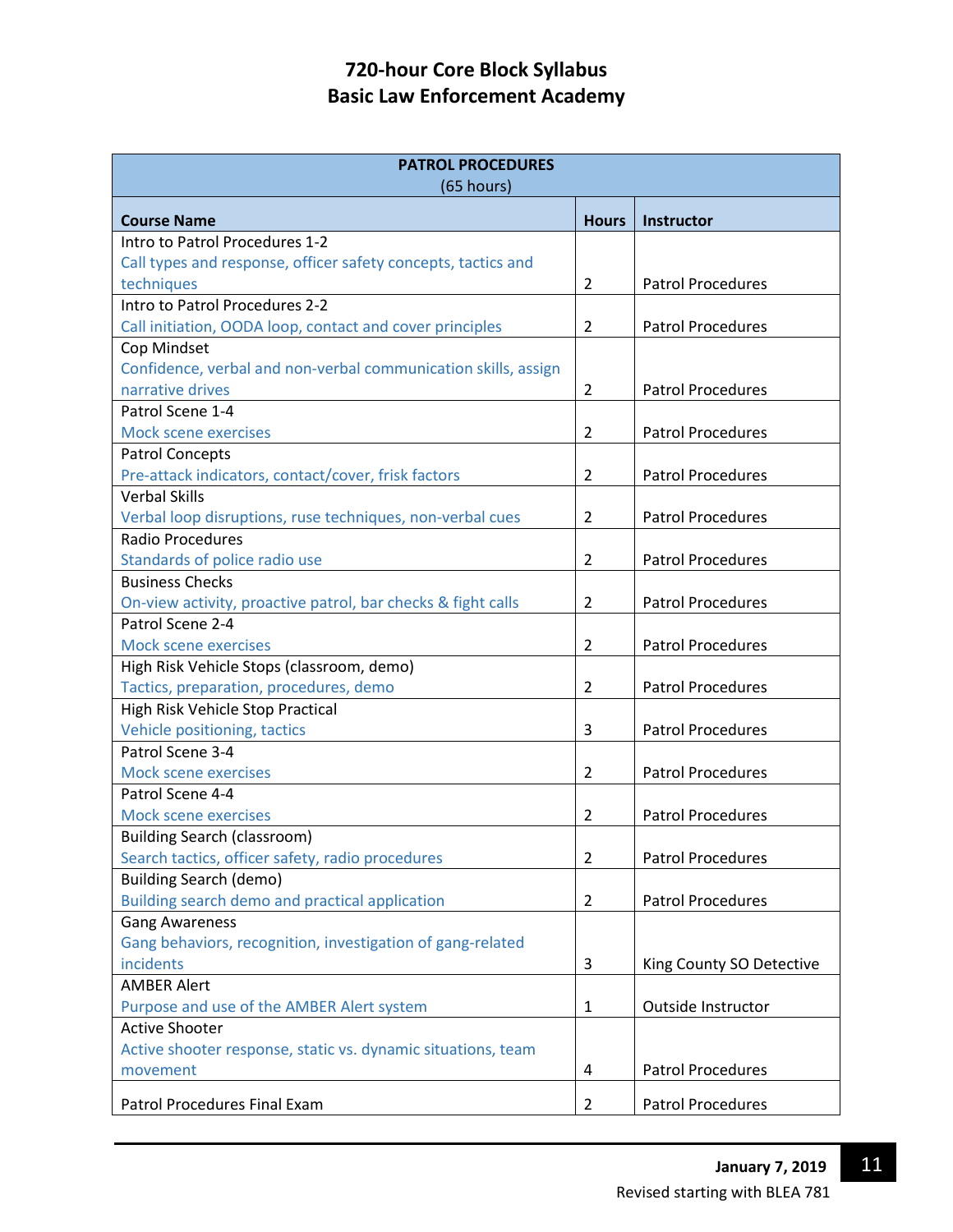| <b>Wellness Development 2-2</b>                                 |                |                                  |
|-----------------------------------------------------------------|----------------|----------------------------------|
| Guest speaker, critical incident event, tools deal with stress, |                |                                  |
| prepare physically and mentally for critical incidents          | $\mathbf{1}$   | <b>Patrol Procedures</b>         |
| <b>Sexual Predators</b>                                         |                |                                  |
| Sexually violent predator laws in Washington, sex offender      |                |                                  |
| levels, registration requirements                               | $\mathbf{1}$   | <b>Attorney General's Office</b> |
| Below 100                                                       |                |                                  |
| 5 tenets to reduce serious injury or death                      | 4              | Snohomish County SO              |
| Patrol Tactics Refresher 1-4                                    |                |                                  |
| Review of patrol tactics and contacts                           | $\overline{2}$ | <b>Patrol Procedures</b>         |
| <b>Patrol Tactics Refresher 2-4</b>                             |                |                                  |
| Review of building search & HRVS techniques, handcuffing,       |                |                                  |
| searching                                                       | 2              | <b>Patrol Procedures</b>         |
| Patrol Tactics Refresher 3-4                                    |                |                                  |
| Final review & preparation for practical testing                | $\overline{2}$ | <b>Patrol Procedures</b>         |
| Haz-Mat                                                         |                |                                  |
| <b>Emergency Response Guide (ERG), categories of hazardous</b>  |                |                                  |
| materials, first responder actions                              | 3              | Haz-Mat Specialist               |
| K-9 Patrol and Tactics                                          |                |                                  |
| <b>Considerations for K-9 application</b>                       | $\mathbf{1}$   | <b>Patrol Procedures</b>         |
| Counter-Terrorism                                               |                |                                  |
| Weapons of mass destruction, terrorist activities               | $\mathbf{1}$   | FBI Special Agent in Charge      |
| <b>Crisis Referral Services</b>                                 |                |                                  |
| Mandated training for first responders                          | $\mathbf{1}$   | Outside Instructor               |
| <b>Bombs &amp; Explosives</b>                                   |                |                                  |
| Patrol responsibilities in bomb incidents, types of bombs,      |                |                                  |
| evacuation & searches, suspicious package handling              | $\overline{2}$ | Outside Instructor               |
| <b>Critical Incident Stress</b>                                 |                |                                  |
| Line-of-duty death, post-traumatic stress                       | 2              | Outside Instructor               |
| Patrol Tactics Refresher 4-4                                    |                |                                  |
| Planning and tactics, off-duty considerations, strategies for   |                |                                  |
| personal & family safety                                        | 2              | <b>Patrol Procedures</b>         |

| <b>TRAFFIC</b><br>(106 hours)                                     |              |                   |  |
|-------------------------------------------------------------------|--------------|-------------------|--|
| <b>Course Name</b>                                                | <b>Hours</b> | <b>Instructor</b> |  |
| Rules of the Road and Equipment Violations                        |              |                   |  |
| Reasons for traffic enforcement, RCWs, pretext stops,             |              |                   |  |
| controlling passengers                                            | 4            | <b>Traffic</b>    |  |
| Intro to Traffic Stops                                            |              |                   |  |
| Moving vs. stationary enforcement, traffic stip steps, contact    |              |                   |  |
| model                                                             | 3            | Traffic           |  |
| <b>Writing Citations</b>                                          |              |                   |  |
| Completion of NOIs & criminal citations, closing contact with the |              |                   |  |
| violator                                                          | 3            | <b>Traffic</b>    |  |